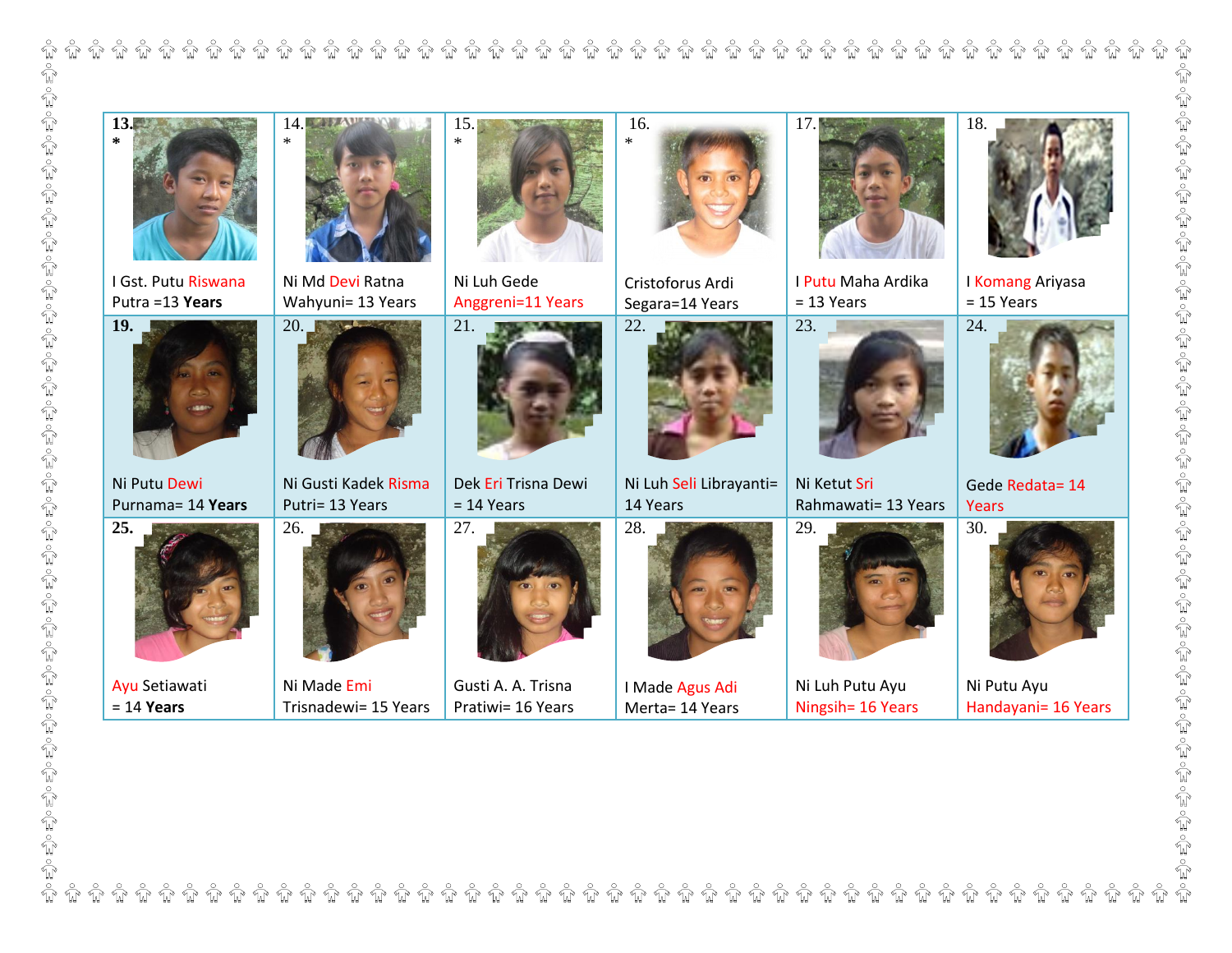| 31.                                  | 32.<br>$\ast$                          | 33.                                 | 34.<br>$\ast$                          | 35.                                  | 36.                                         |
|--------------------------------------|----------------------------------------|-------------------------------------|----------------------------------------|--------------------------------------|---------------------------------------------|
| Goes De Christ A.W.<br>$= 15$ Years  | Ni Wayan Dewi Ayu<br>Saputri= 15 Years | I Putu Wartana<br>$= 16$ Years      | <b>Donisius Nampar</b><br>$= 19$ Years | I Kadek Sumerta<br>$= 18$ Years      | I Putu Agung Ari<br>Yuliana= 16 Years       |
| 37.                                  | 38.                                    | 39.                                 | 40.                                    | 41.                                  | 42.                                         |
| I Putu Aris Sastrawan<br>G.=16 Years | Damaris Dapa<br>Wunga=17 Years         | Gusti Ayu Dwi Antari<br>$=18$ Years | Putu Ngurah Yogi<br>$= 18$ Years       | I Made Epry Adi<br>Laksana= 17 Years | A.Agung Putu S.<br>Ardika Wetan=17<br>Years |
| 43.                                  | 44.                                    | 45.                                 | 46.                                    | 47.                                  | 48.                                         |
| I Komang Veri<br>Gunawan=19 Years    | <b>Gede Pember</b><br>Ariana=20 Years  | I Komang Sudarso<br>$=18$ Years     | I Kadek Agus Suryana<br>Putra=17 Years | Komang Surya Adi<br>Kusuma=17 Years  | I Komang Adi<br>Satryana Putra=17<br>Years  |

\*Total New Children : 13 Children

 $\overset{\circ}{\mathbb{H}}\overset{\circ}{\mathbb{H}}$ 

**กิ บิ บิ บิ บิ บิ** บิ

 $\stackrel{\circ}{\mathbb{H}}\stackrel{\circ}{\mathbb{H}}$ 

 $\sqrt{\frac{6}{2}}$ 

 $\sqrt[\infty]{\mathbb{R}}$ 

 $\sqrt{\frac{6}{4}}$  $\sqrt{\frac{6}{3}}$  $\sqrt{\frac{6}{3}}$  $\sqrt{\frac{1}{2}}$ 

 $\sqrt{\frac{1}{2}}$ 

 $\sqrt{\frac{6}{3}}$ 

 $\sqrt{\frac{1}{2}}$ 

 $\stackrel{\circ}{\mathbb{H}}\stackrel{\circ}{\mathbb{H}}$ 

 $\sqrt{\frac{1}{2}}$  $\sqrt{\frac{2}{3}}$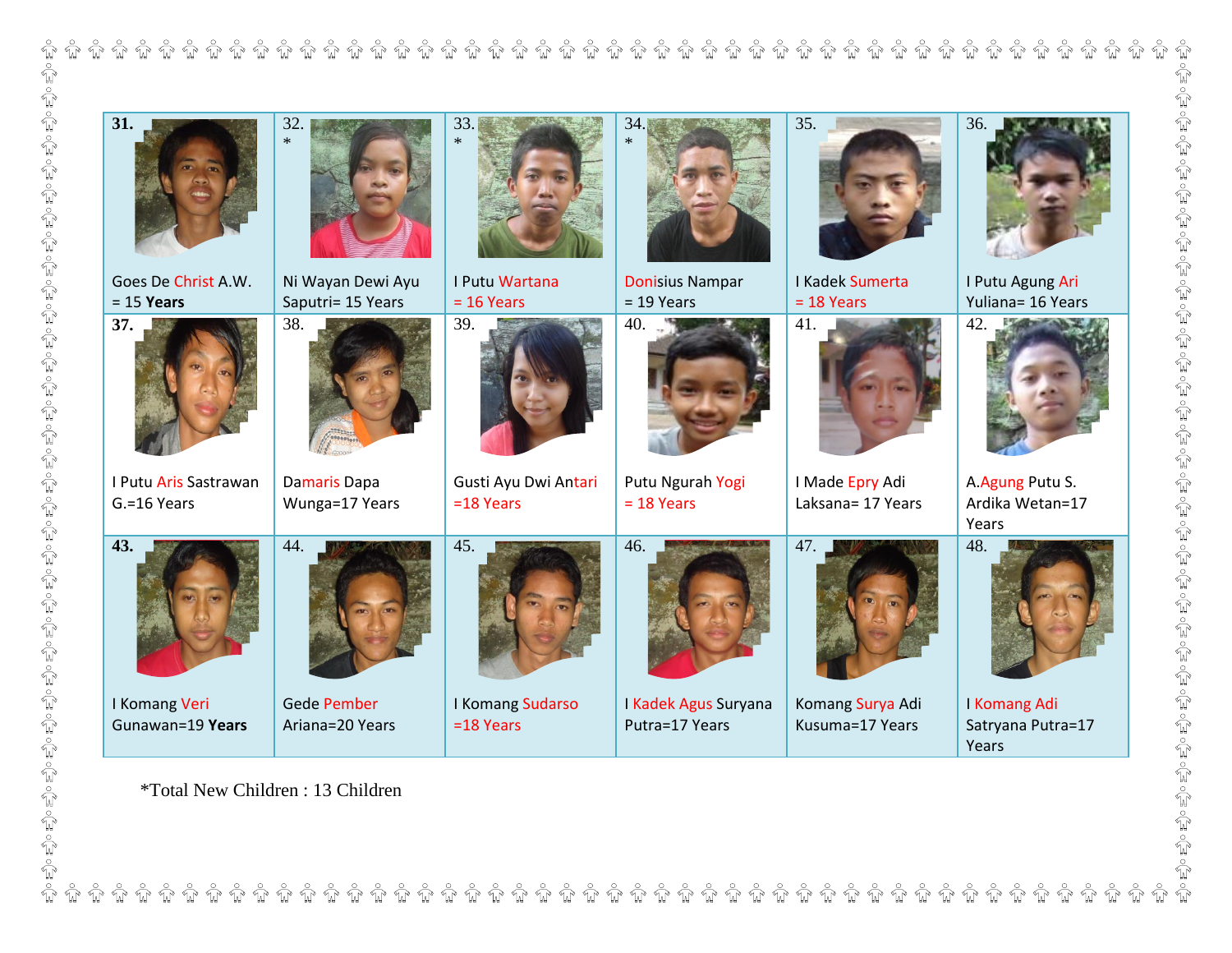# **HISTORY OF NEW CHILDREN**



## **1. I Kadek Agus Darma Putra**,

My nick name is Agus, I was born on November  $27<sup>th</sup> 2006$ , I am now 7 years old. I have one older sister who is also stay at the same orphanage. My hobby is painting and I like to be a soldier. I sit at first year of Primary School. I have to stay in Salam Orphanage because my parents can't support me to school.



### **2. Arain Muhammad Jeremy**,

Hi, I am Jeremy, born on December 13rd 2005. I am 8 years old and sit at the first year of Primary School. I like playing football. I dream of becoming a pilot one day. I am the second child of two brothers. My father divorced my mother so she can't afford my school fees.



#### **3. Kadek Wiwik Meri Agustina,**

My name is Wiwik, born on August 13,2004 in Silang Jana Village Buleleng Singaraja . I am 9 years old and I am now at the third year of Primary School. I like swimming. My ideals is becoming a teacher. My parents is a farmer with very small income. That is why I was brought to Salam Orphanage.



### **4. Luh Mila Puspa Yanti,**

My name is Mila, born on February 2, 2002 in Silang Jana Village, Buleleng, Singaraja. I am 11 years old and now I am at Primary School at fourth years. My hobby is swimming and dancing. I want to be a teacher. My parents is a farmer. The reason I come to Salam Orphanage is because my parents do not have money to pay my school fee.

#### **5. Ni Made Bunga Anggreni,**

I am Bunga,born on September 15, 2000 in Wanagiri Kauh Village, Tabanan. I am 13 years and sit at Junior High School- $7<sup>th</sup>$  years. My hobby is singing and dream of becoming a teacher. My parents work in the farm. I have one sister and I am number 2. The reason I was sent to Salam Orphanage is because my parents can't afford to pay my school fee.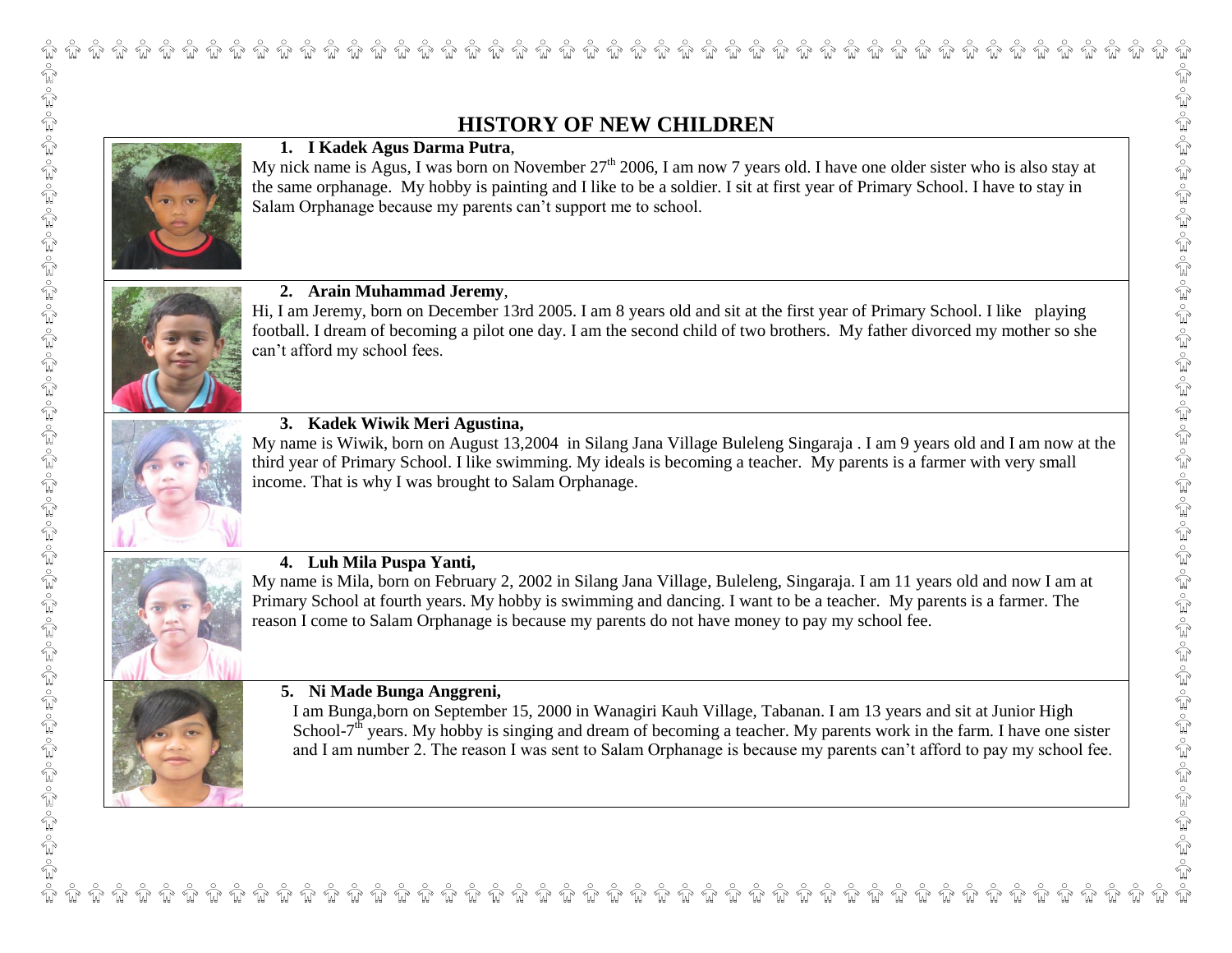